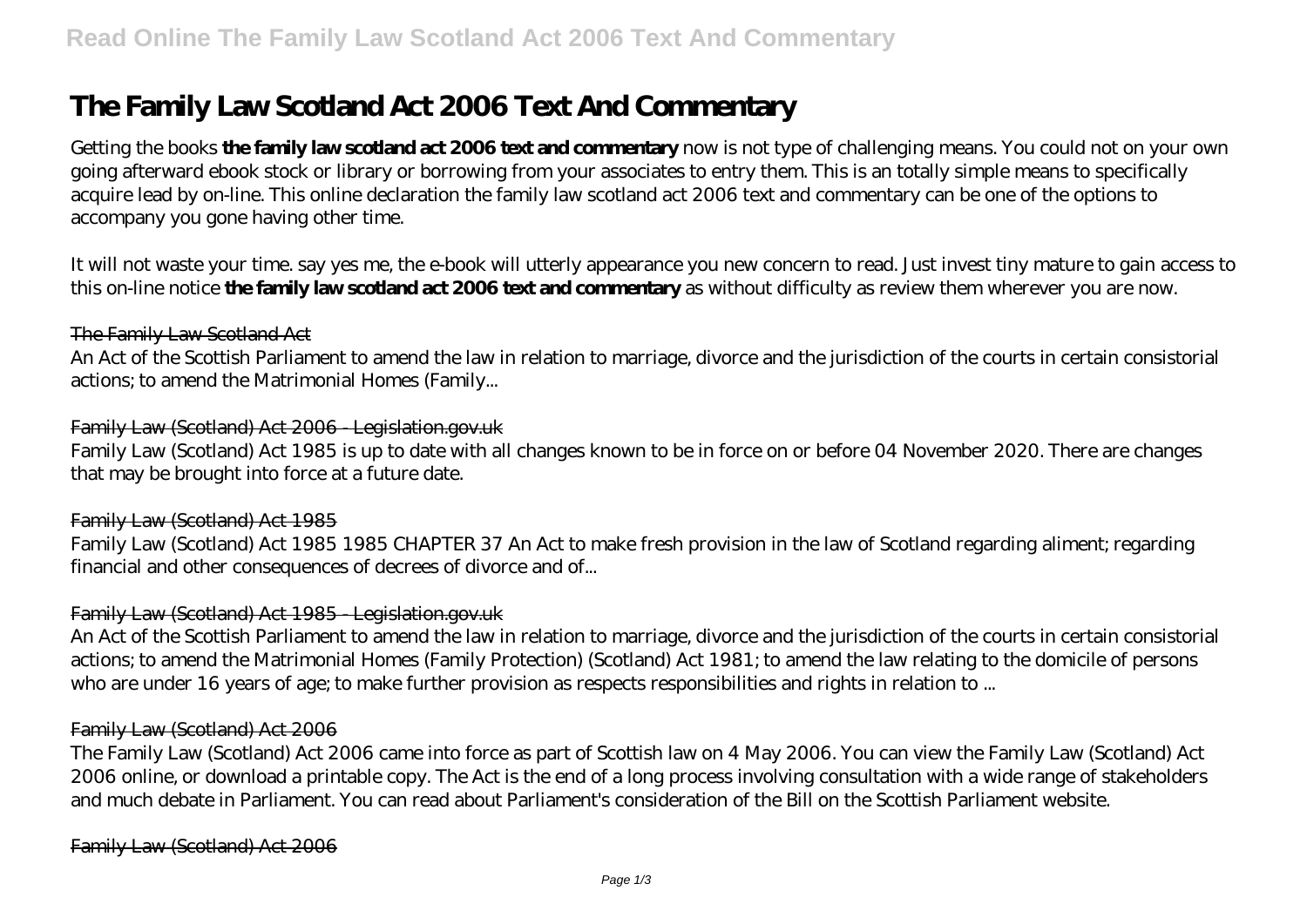# **Read Online The Family Law Scotland Act 2006 Text And Commentary**

An Act to make fresh provision in the law of Scotland regarding aliment; regarding financial and other consequences of decrees of divorce and of declarator of nullity of marriage; regarding property rights and legal capacity of married persons; and for connected purposes.

#### Family Law (Scotland) Act 1985

The Act. 3. The Act seeks to support the aims set out in the Policy Memorandum by introducing changes to update Scottish family law. Family law provides the legal framework that regulates responsibilities and rights between couples and between children and their parents and others with an interest in their welfare.

#### Family Law (Scotland) Act 2006 - Explanatory Notes

An Act to make fresh provision in the law of Scotland regarding aliment; regarding financial and other consequences of decrees of divorce and of declarator of nullity of marriage; regarding...

# Family Law (Scotland) Act 1985 - Legislation.gov.uk

Family Law (Scotland) Act 1985, Section 9 is up to date with all changes known to be in force on or before 05 November 2020. There are changes that may be brought into force at a future date. Changes that have been made appear in the content and are referenced with annotations.

#### Family Law (Scotland) Act 1985

Review of the Children (Scotland) Act 1995. The Scottish Government is reviewing the Children (Scotland) Act 1995 to ensure the interests of children and their need to form and maintain relationships with key adults in their lives – parents, step-parents, grandparents and other family members – are at the heart of any new statutory measures.

#### Family Law in Scotland - The Scottish Government

The Family Law (Scotland) Act 1985 sets out detailed provisions on what assets the court can deal with and what considerations are to be taken into account when making any award. Once there is a divorce or dissolution the couple no longer are obliged to provide aliment to each other.

#### Scots family law Wikipedia

A Bill to amend the law in relation to marriage, divorce and the jurisdiction of the courts in certain consistorial actions; to amend the Matrimonial Homes (Family Protection) (Scotland) Act 1981; to amend the law relating to the domicile of persons who are under 16 years of age; to make further provision as respects responsibilities and rights in relation to children; to make provision ...

#### Family Law (Scotland) Bill - Parliamentary Business ...

With effect from 4 May 2006, the Family Law (Scotland) Act 2006 updated the law to reflect the way families live today. The Bill